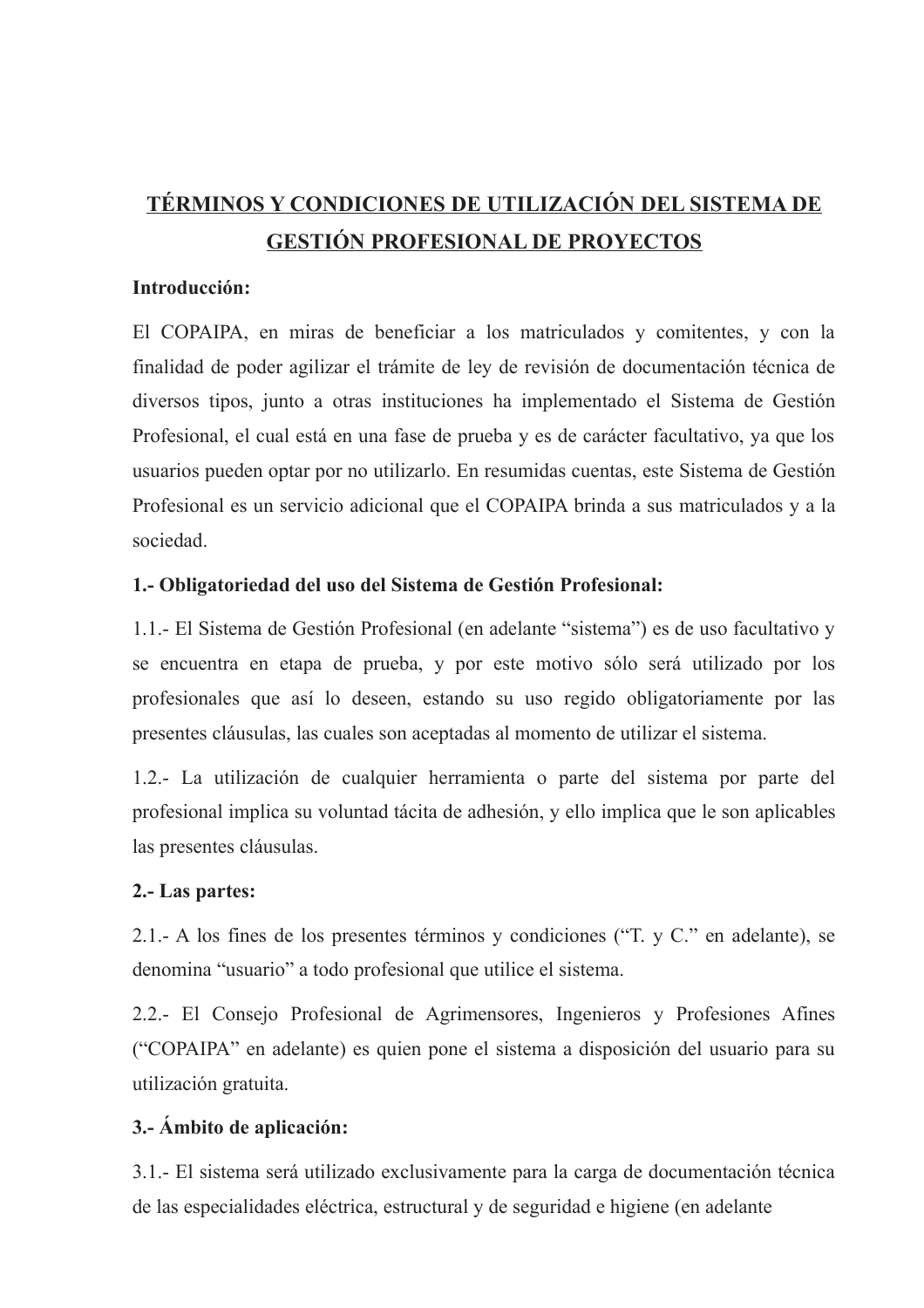"documentación técnica"), los cuales serán revisados preliminarmente por el revisor de normas correspondiente del COPAIPA y devueltos al usuario por medio del sistema.

3.2.- Las presentes son complementarias de todas las Resoluciones que dictó el COPAIPA, y de las que dicte en un futuro.

# 4.- Datos del usuario:

4.1.- Al momento de darse de alta en el sistema el usuario deberá informar, con carácter de Declaración Jurada, los datos personales que el COPAIPA requiera: nombre y apellido, número de documento, profesión, número de matrícula, domicilio real, domicilio legal, número de teléfono, y dirección de correo electrónico.

4.2.- El usuario queda obligado a actualizar sus datos personales de forma inmediata cuando los mismos sean modificados, siendo su exclusiva responsabilidad dar cumplimiento con esta obligación, siendo por lo tanto válidas para el COPAIPA los denunciados hasta su modificación en el sistema.

4.3.- El COPAIPA queda facultado a exigir otros datos personales adicionales que considere relevantes, los cuales también tendrán carácter de declaración jurada, y que obligatoriamente deberán ser proporcionados por el usuario dentro de los 5 (cinco) días hábiles de ser solicitados, bajo apercibimiento de ser suspendido en el uso del sistema hasta tanto no complete su declaración jurada.

En este sentido, el requerimiento de nuevos datos se hará por intermedio del sistema, pudiendo el COPAIPA enviar un correo electrónico de cortesía al profesional.

4.4.- El usuario presta consentimiento expreso, libre e informado para que los datos personales brindados por él sean almacenados y tratados con temas referidos al Ejercicio Profesional y a las otras facultades y deberes que la normativa vigente le impone al COPAIPA.

4.5.- El COPAIPA archivará los datos personales del usuario en sistemas que cuentan con la debida seguridad y confidencialidad, de modo que se evite su pérdida, adulteración, consulta o tratamiento indebido.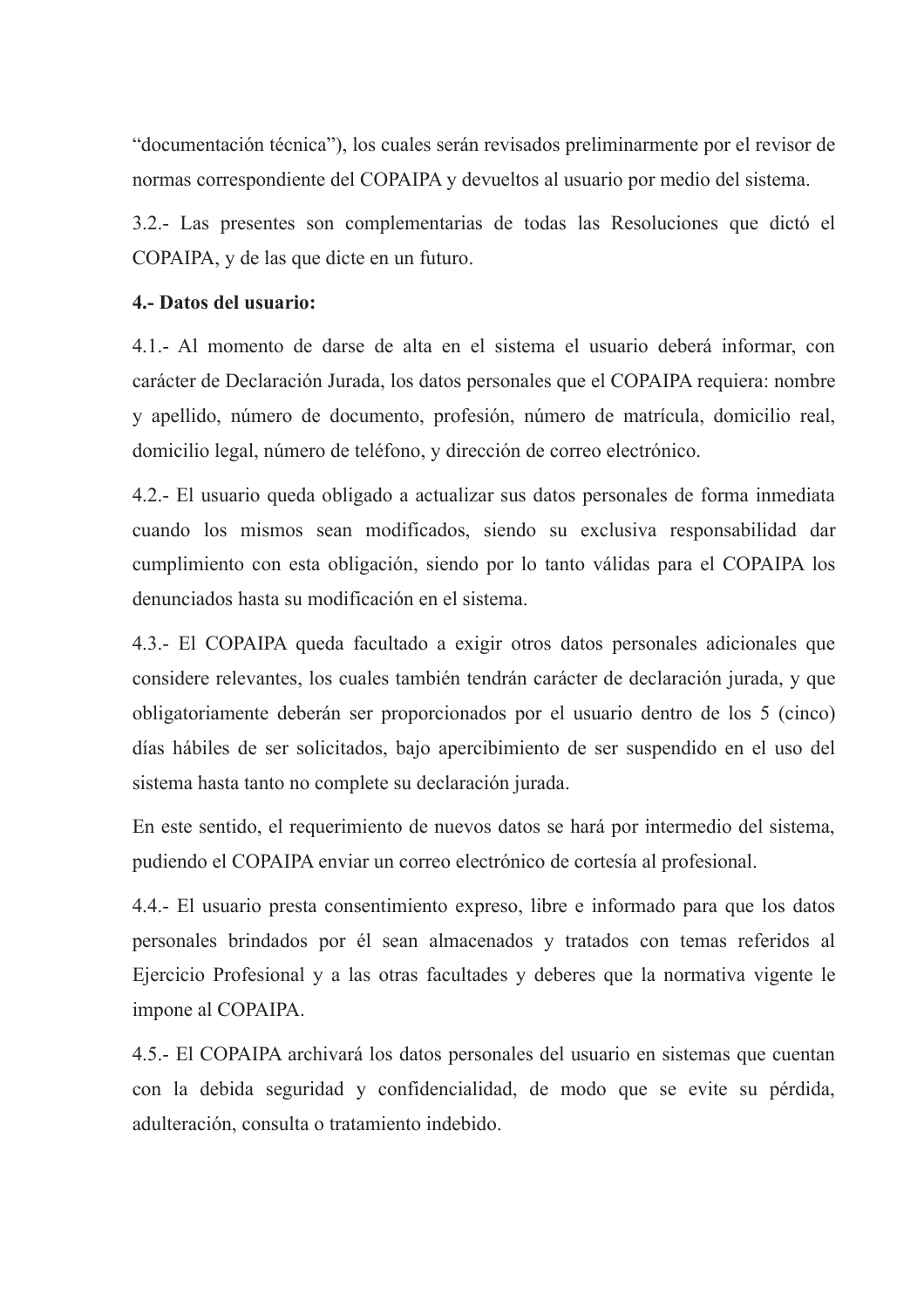#### 5.- Responsabilidades - obligaciones:

5.1.- El usuario asume la responsabilidad de resguardar y proteger sus datos de acceso al sistema, estando obligado a informar inmediatamente al COPAIPA cuando detecte que los mismos han sido vulnerados.

5.2.- El usuario es responsable por el uso de su cuenta, conociendo que queda expresamente prohibida la transferencia a terceros de los datos de acceso de su cuenta.

5.3.- El usuario es responsable de verificar que el plano sea efectivamente cargado al sistema, no siendo el COPAIPA responsable de cualquier tipo de problema que pudiera haber con la carga del mismo.

5.4.- El COPAIPA no es responsable por la caída del sistema, o la interrupción involuntaria del mismo, y tampoco se hace responsable cuando los datos personales de los usuarios sean vulnerados como consecuencia de un ataque que evada la seguridad proporcionada por el COPAIPA.

5.5.- El usuario es considerado autor a todo evento de los archivos que suba al sistema, y por tal motivo si provocare algún daño al sistema será responsable a menos que demuestre que el daño ha sido provocado por una acción inculpable a él.

## 6.- Uso del sistema:

6.1.- El sistema sólo podrá ser utilizado para la carga, revisión y devolución de documentación técnica de las especialidades eléctrica, estructural y de seguridad e higiene, y para lo que en un futuro el COPAIPA disponga.

6.2.- Sólo quedan autorizados a utilizar el sistema aquellos usuarios que sean dados de alta por el COPAIPA y que cumplan con todos los requisitos de rigor.

6.3.- Será requisito indispensable para utilizar el sistema que el profesional tenga matrícula activa en el COPAIPA, Colegio de Arquitectos de Salta ó en el Colegio de Maestros Mayores de Obras y Técnicos de Salta, y que complete el formulario de declaración jurada. Asimismo, cuando sea necesario, para seguir utilizando el sistema